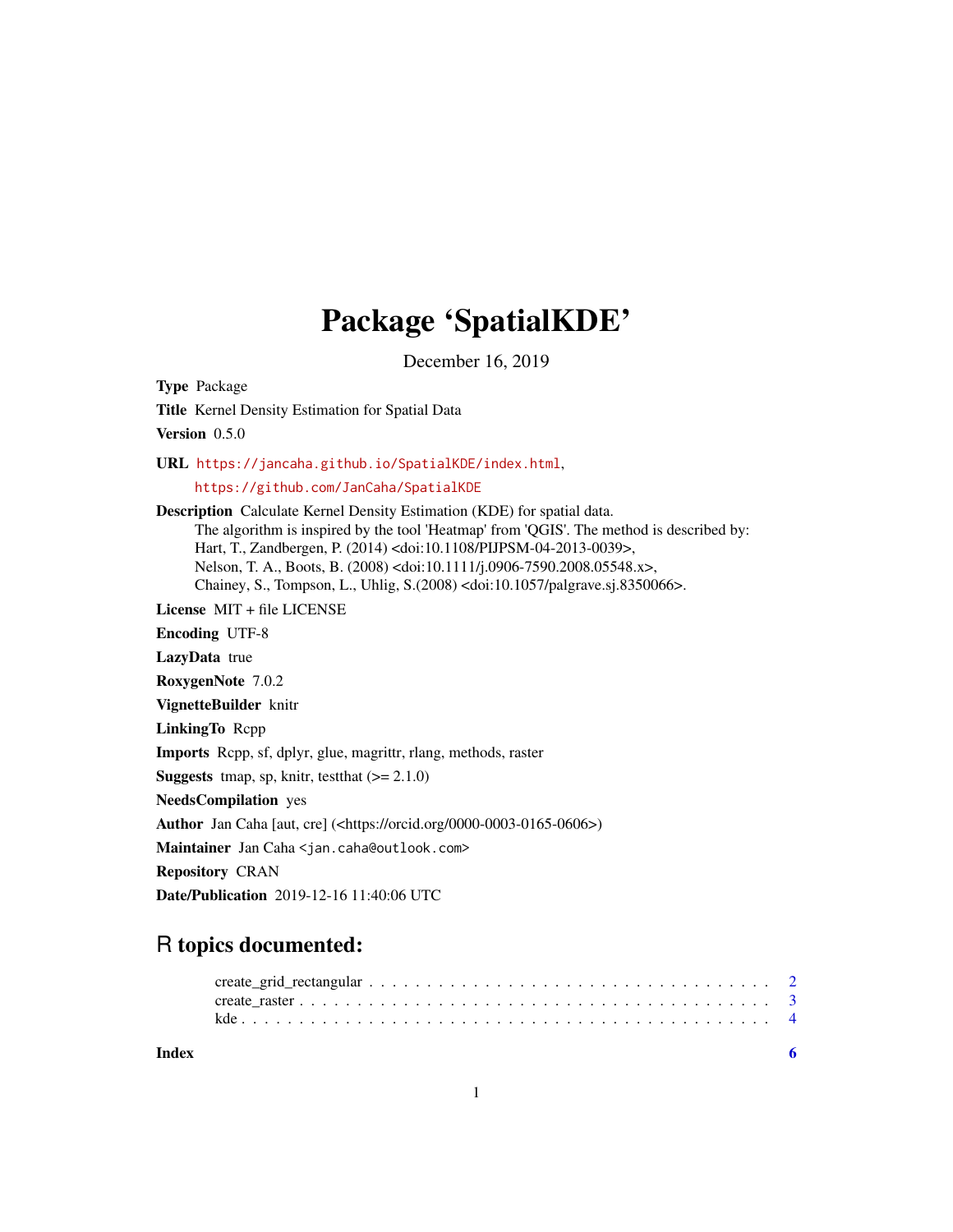<span id="page-1-1"></span><span id="page-1-0"></span>create\_grid\_rectangular

*Create grid*

#### <span id="page-1-2"></span>Description

Create grid of equaly spaced rectangles or hexagons. The distance between centre points in both x and y dimension is equal to cell\_size. The function is effectively a wrapper around [st\\_make\\_grid](#page-0-0) with a little bit of preprocessing including generation of grid only inside [st\\_convex\\_hull](#page-0-0).

#### Usage

```
create_grid_rectangular(
  geometry,
 cell_size,
  side_offset = 0,
 only_inside = FALSE
\lambdacreate_grid_hexagonal(
  geometry,
  cell_size,
  side_offset = 0,
 only_inside = FALSE
)
```
#### Arguments

| geometry    | sf data. frame containing geometry which should be cover by the grid.                                                                                                                |
|-------------|--------------------------------------------------------------------------------------------------------------------------------------------------------------------------------------|
| cell_size   | numeric specifing the distance for equally spaced centers of polygons (rectan-<br>gular or hexagonal).                                                                               |
| side offset | numeric specifing the side offset, distance added to the convex hull of input<br>geometry to generate grid for KDE. Good estimate is usually the same value as<br>band width of KDE. |
| only_inside | logical specifing if the grid cells should be generated only inside of the geom-<br>etry. Default value is FALSE.                                                                    |

#### Value

[sf](#page-0-0) data.frame.

#### Functions

- create\_grid\_rectangular: Create rectangular grid
- create\_grid\_hexagonal: Create hexagonal grid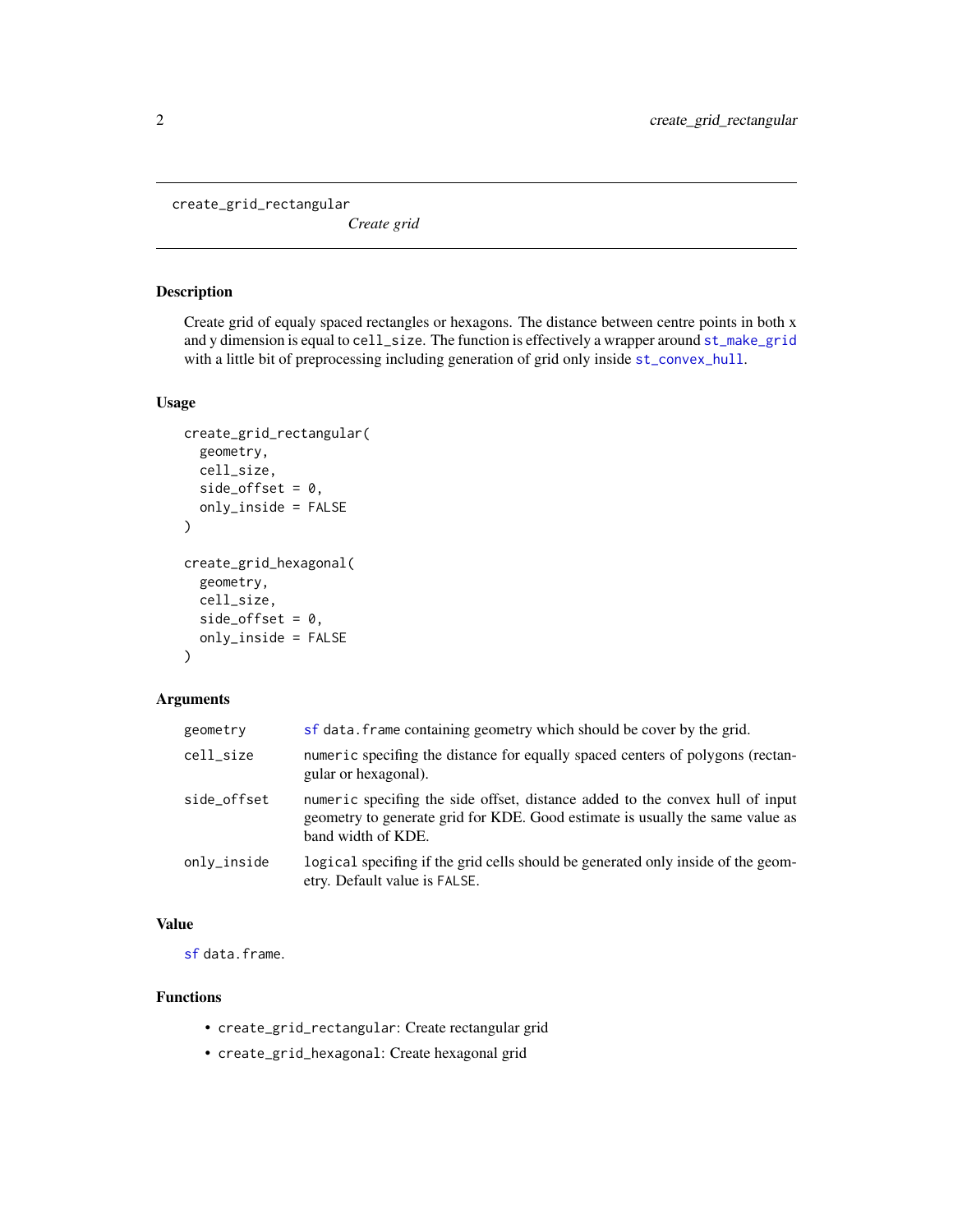<span id="page-2-0"></span>create\_raster 3

#### Examples

```
library(sf)
nc <- st_read(system.file("shape/nc.shp", package="sf")) %>% st_transform(32031)
grid <- create_grid_hexagonal(nc, cell_size = 100000)
grid <- create_grid_rectangular(nc, cell_size = 100000, only_inside = TRUE)
```
<span id="page-2-1"></span>create\_raster *Create raster*

#### Description

Create raster of equaly spaced cells. The distance between centre of cells in both x and y dimension is equal to cell\_size.

#### Usage

create\_raster(geometry, cell\_size, side\_offset = 0)

#### Arguments

| geometry    | sf data. frame containing geometry which should be cover by the raster.                                                                                                                |
|-------------|----------------------------------------------------------------------------------------------------------------------------------------------------------------------------------------|
| cell size   | numeric specifing the distance for equally spaced cells.                                                                                                                               |
| side_offset | numeric specifing the side offset, distance added to the convex hull of input<br>geometry to generate raster for KDE. Good estimate is usually the same value<br>as band width of KDE. |

#### Value

[Raster-class](#page-0-0)

#### Examples

```
library(sf)
nc <- st_read(system.file("shape/nc.shp", package="sf")) %>% st_transform(32031)
raster <- create_raster(nc, cell_size = 100000)
```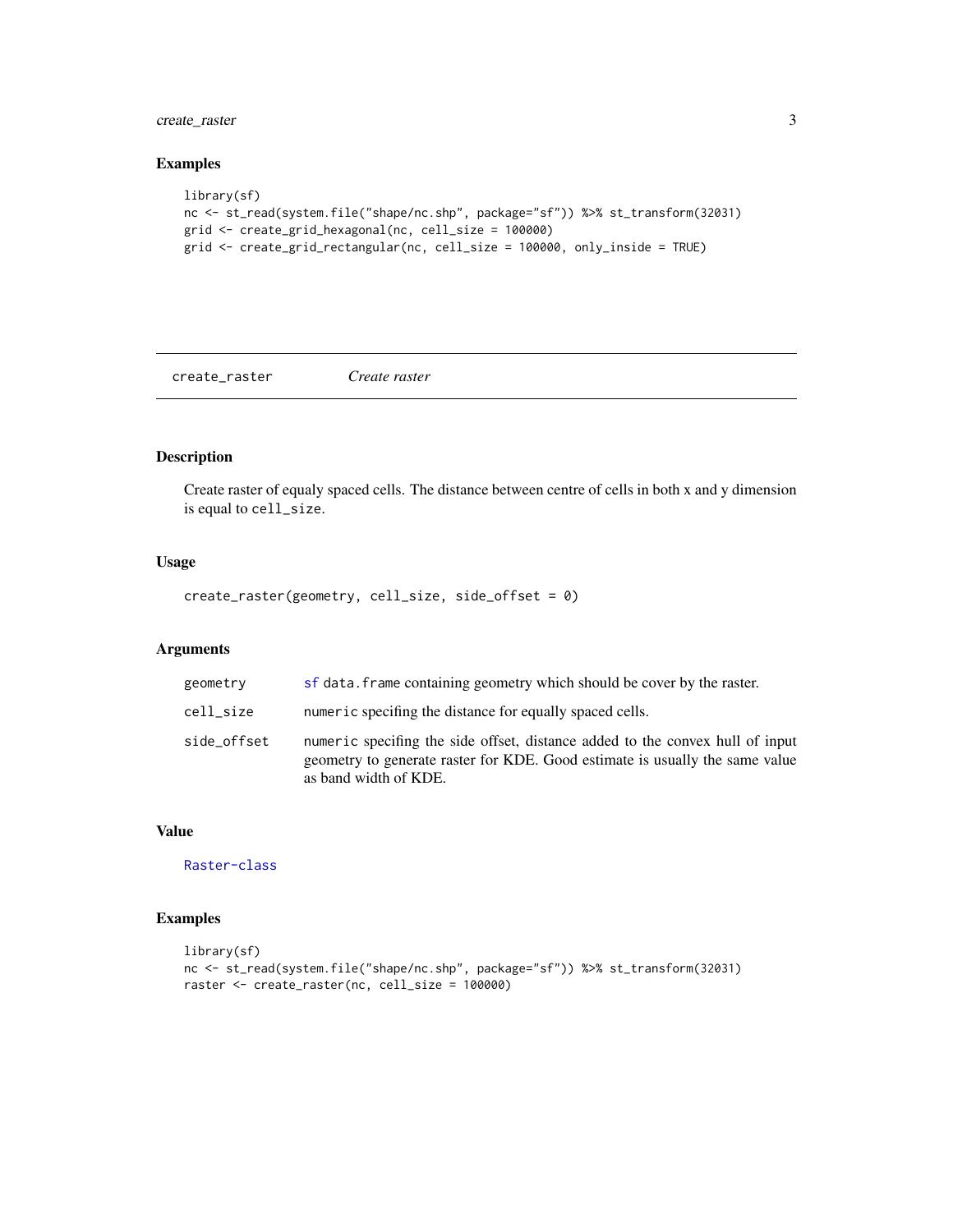#### <span id="page-3-0"></span>Description

KDE for spatial data. The algorithm is heavily inspired by [Heatmap tool](https://github.com/qgis/QGIS/blob/b3d2619976a69d7fb67b884492da491dfaba287c/src/analysis/raster/qgskde.cpp) in QGIS. The help for QGIS tools is provided [at the QGIS website.](https://docs.qgis.org/testing/en/docs/user_manual/processing_algs/qgis/interpolation.html#heatmap-kernel-density-estimation) The a tutorial is provided [here.](https://grindgis.com/software/heat-map-using-qgis)

#### Usage

```
kde(
 points,
 band_width,
  decay = 1,kernel = "quartic",
  scaled = FALSE,
  grid,
  cell_size
)
```
#### Arguments

| points     | sf data. frame containing only POINTS.                                                                                                                                                                                                              |
|------------|-----------------------------------------------------------------------------------------------------------------------------------------------------------------------------------------------------------------------------------------------------|
| band_width | numeric specifing the band width for KDE.                                                                                                                                                                                                           |
| decay      | numeric specifing the decay parameter for "triangular" kernel. For other<br>kernels besides "triangular" the parameter is not used.                                                                                                                 |
| kernel     | character specifing type of kernel to use. Available implemented kernels are<br>"uniform", "quartic", "triweight", "epanechnikov", "triangular". De-<br>fault is "quartic" and if uknown kernel name is used it falls back to the default<br>value. |
| scaled     | logical specifing if the output values should be scaled. Default value is FALSE.                                                                                                                                                                    |
| grid       | either sf data. frame (outcome of function create_grid_rectangular or create_grid_hexagonal)<br>or Raster-class (outcome of function create_raster). Does not have to be<br>specified if cell_size is set.                                          |
| cell size  | numeric specifing the distance for equal spaced points. Must be higher than 0.<br>Can be left out if grid is provided as grid is used instead. The code used to gen-<br>erate grid is create_grid_rectangular(points, cell_size, band_width).       |

#### Details

grid parameter specifies output of the function. KDE is calculated on the specified grid. If grid is [Raster-class](#page-0-0) then outcome is also Raster-class. If grid is [sf](#page-0-0) data.frame then outcome is also [sf](#page-0-0) data.frame.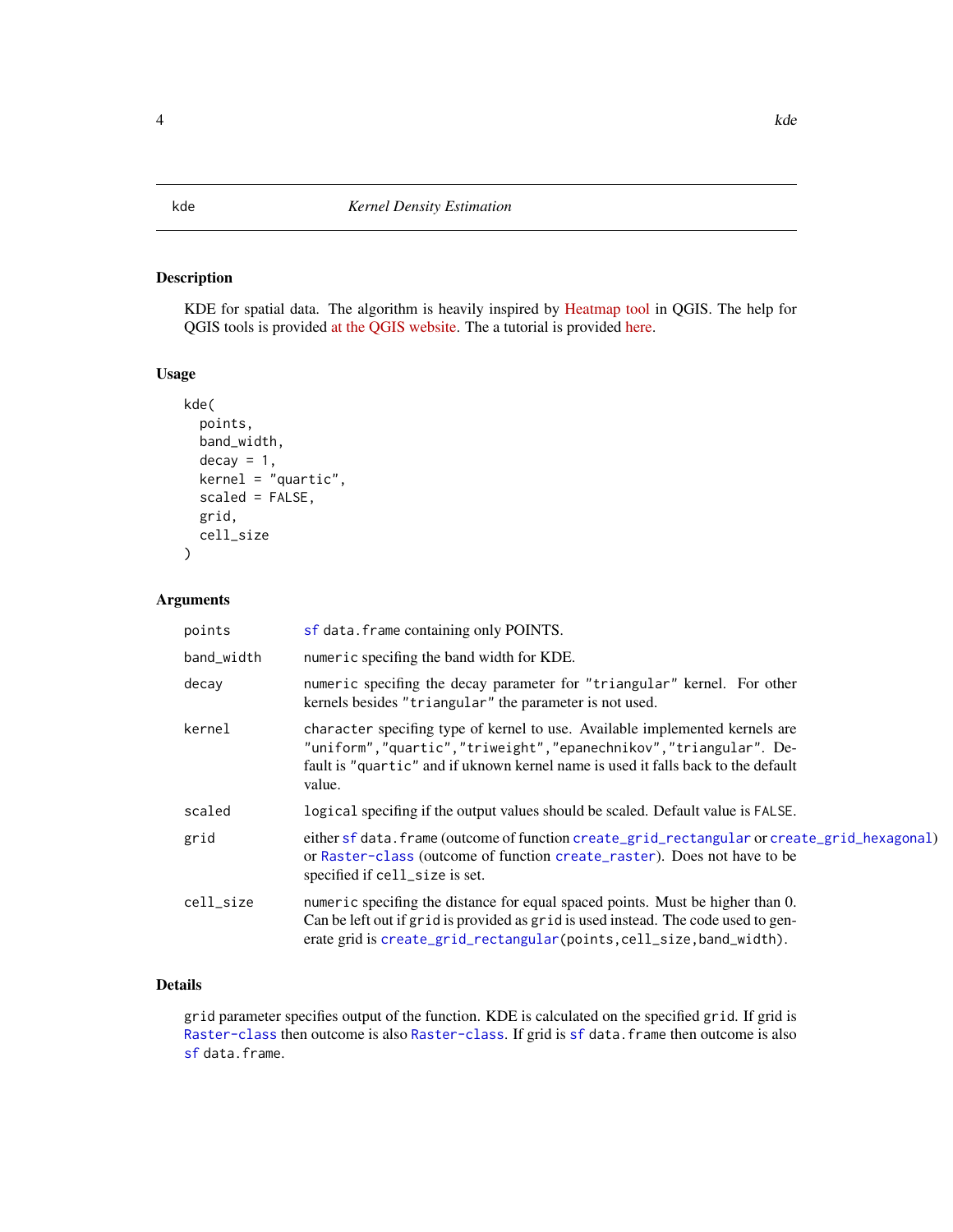<span id="page-4-0"></span>kde 50 metatra. Sebagai personali sebagai personali sebagai personali sebagai personali sebagai personali sebagai personali sebagai personali sebagai personali sebagai personali sebagai personali sebagai personali sebagai

#### Value

either [sf](#page-0-0) data.frame or [Raster-class](#page-0-0) depending on class of grid parameter.

#### Examples

```
library(sf)
nc <- st_read(system.file("shape/nc.shp", package="sf")) %>% st_transform(32031)
grid <- create_grid_hexagonal(nc, cell_size = 100000)
points <- st_sample(nc, 500) %>% st_as_sf()
kde_estimate_grid <- kde(points, band_width = 150000, grid = grid)
raster <- create_raster(nc, cell_size = 100000)
kde_estimate_raster <- kde(points, band_width = 150000, grid = raster)
```